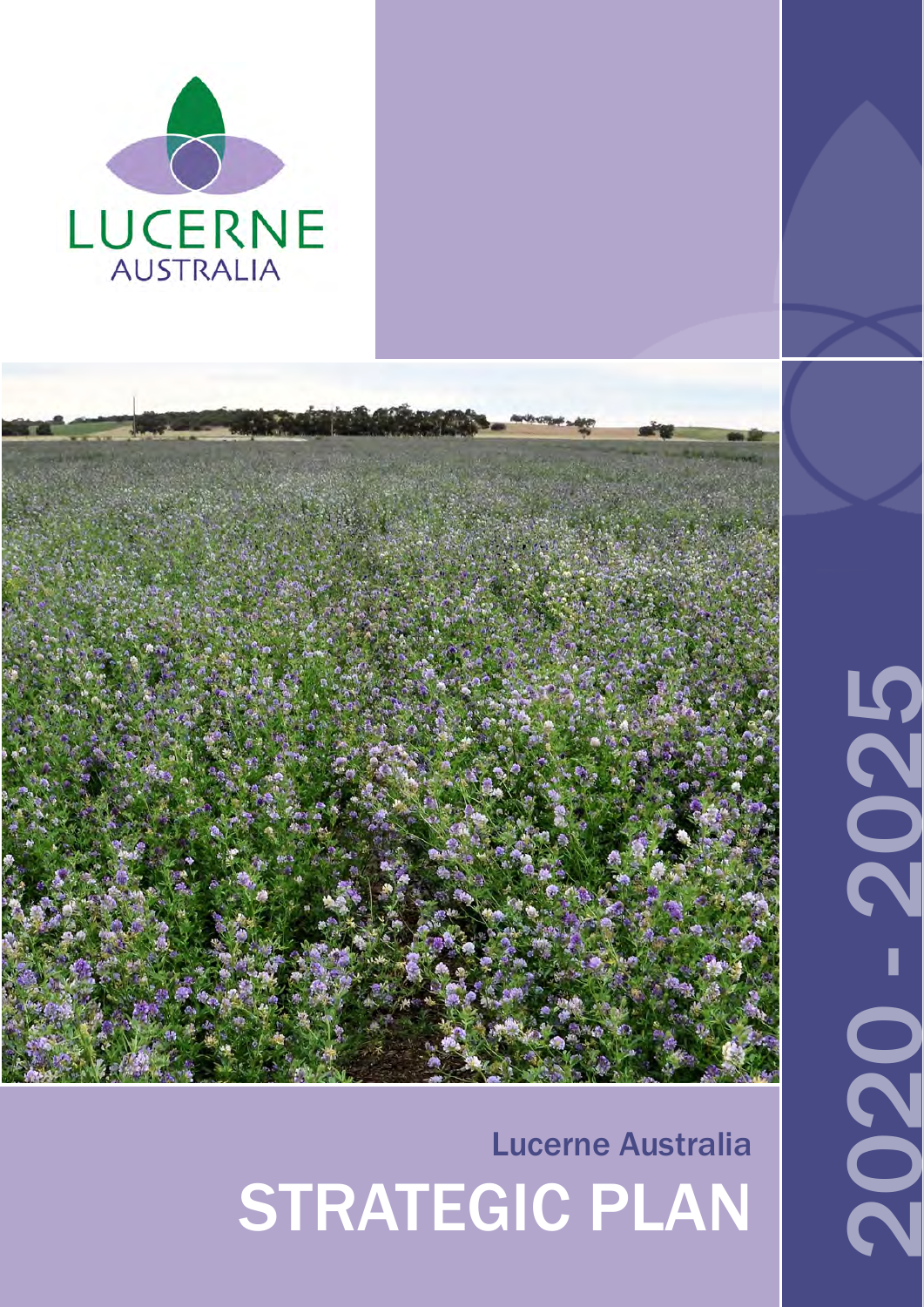

| 5. GOVERNANCE AND STRUCTURE |   |
|-----------------------------|---|
|                             | 5 |





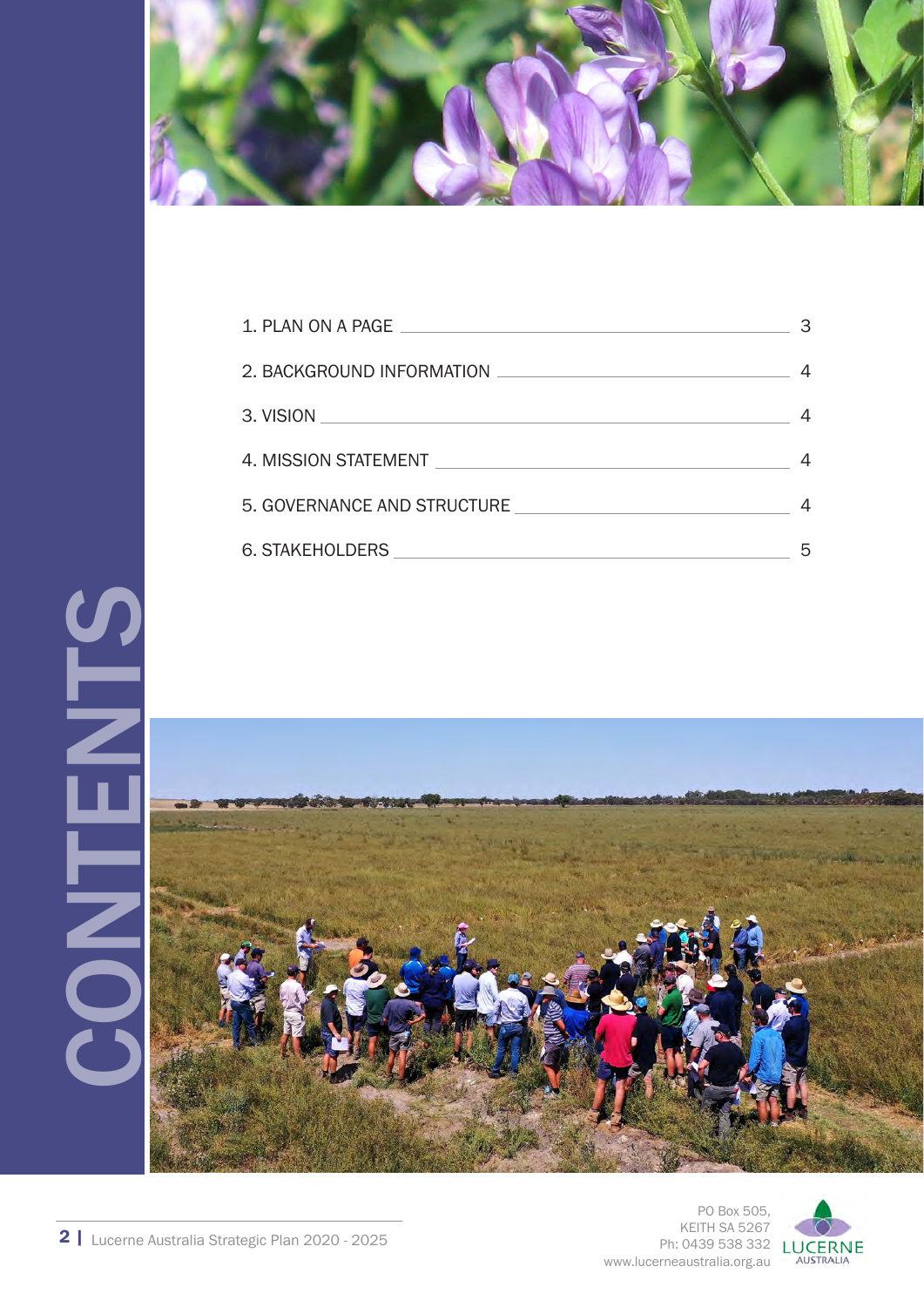|                                  |                                                                                                                                                                                                                                                                                                                                                                                                                                                                                                                        |                                                                                                                                                                                                                                                                                                                                                                                                                                                                                                                                                                                          | LUCERNE AUSTRALIA - STRATEGIC PLAN ON A PAGE                                                                                                                                                                                                                                                                                                                                                                                                                             |                                                                                                                                                                                                                                                                                                                                                                                                  |                                                                                                                                                                                                                                                                                                                                                                                                                                                                                                                                             |
|----------------------------------|------------------------------------------------------------------------------------------------------------------------------------------------------------------------------------------------------------------------------------------------------------------------------------------------------------------------------------------------------------------------------------------------------------------------------------------------------------------------------------------------------------------------|------------------------------------------------------------------------------------------------------------------------------------------------------------------------------------------------------------------------------------------------------------------------------------------------------------------------------------------------------------------------------------------------------------------------------------------------------------------------------------------------------------------------------------------------------------------------------------------|--------------------------------------------------------------------------------------------------------------------------------------------------------------------------------------------------------------------------------------------------------------------------------------------------------------------------------------------------------------------------------------------------------------------------------------------------------------------------|--------------------------------------------------------------------------------------------------------------------------------------------------------------------------------------------------------------------------------------------------------------------------------------------------------------------------------------------------------------------------------------------------|---------------------------------------------------------------------------------------------------------------------------------------------------------------------------------------------------------------------------------------------------------------------------------------------------------------------------------------------------------------------------------------------------------------------------------------------------------------------------------------------------------------------------------------------|
| <b>Time Period</b>               |                                                                                                                                                                                                                                                                                                                                                                                                                                                                                                                        |                                                                                                                                                                                                                                                                                                                                                                                                                                                                                                                                                                                          | Financial years 2020 - 2025                                                                                                                                                                                                                                                                                                                                                                                                                                              |                                                                                                                                                                                                                                                                                                                                                                                                  |                                                                                                                                                                                                                                                                                                                                                                                                                                                                                                                                             |
| Vision                           |                                                                                                                                                                                                                                                                                                                                                                                                                                                                                                                        |                                                                                                                                                                                                                                                                                                                                                                                                                                                                                                                                                                                          | To lead and enhance a sustainable Australian lucerne seed industry                                                                                                                                                                                                                                                                                                                                                                                                       |                                                                                                                                                                                                                                                                                                                                                                                                  |                                                                                                                                                                                                                                                                                                                                                                                                                                                                                                                                             |
| Mission                          |                                                                                                                                                                                                                                                                                                                                                                                                                                                                                                                        |                                                                                                                                                                                                                                                                                                                                                                                                                                                                                                                                                                                          | To be a focal point of the industry and to enhance the Australian lucerne seed industry                                                                                                                                                                                                                                                                                                                                                                                  |                                                                                                                                                                                                                                                                                                                                                                                                  |                                                                                                                                                                                                                                                                                                                                                                                                                                                                                                                                             |
| Imperatives<br><b>Strategic</b>  | Research                                                                                                                                                                                                                                                                                                                                                                                                                                                                                                               | Communication                                                                                                                                                                                                                                                                                                                                                                                                                                                                                                                                                                            | Membership                                                                                                                                                                                                                                                                                                                                                                                                                                                               | Representation                                                                                                                                                                                                                                                                                                                                                                                   | Sustainability                                                                                                                                                                                                                                                                                                                                                                                                                                                                                                                              |
| Overarching<br><b>Statements</b> | driven by the industry's needs and<br>outcomes to improve the industry<br>Achieve meaningful research<br>priorities.                                                                                                                                                                                                                                                                                                                                                                                                   | encourage growers to adopt<br>Develop a two-way dialogue<br>between stakeholders and<br>practice change.                                                                                                                                                                                                                                                                                                                                                                                                                                                                                 | of the lucerne seed industry and its<br>Represent and benefit the majority<br>stakeholders in a united way.                                                                                                                                                                                                                                                                                                                                                              | Develop an appropriate network<br>of relationships within and<br>beyond Lucerne Australia.                                                                                                                                                                                                                                                                                                       | profitability of the lucerne seed<br>Adopt policies to maintain the<br>long-term sustainability and<br>industry.                                                                                                                                                                                                                                                                                                                                                                                                                            |
| <b>Objectives</b><br>Key         | Establish a long-term permanent<br>membership to identify research<br>Value add to existing/completed<br>Source funding for new projects<br>Continue research into current<br>partners to initiate projects to<br>for research and additional<br>Use industry expertise and<br>review of research into the<br>Undertake periodic literary<br>Collate anecdotal findings<br>Collaborate with research<br>research projects<br>lucerne industry<br>benefit industry<br>dissemination<br>trial site<br>projects<br>issues | 89<br>٩,<br>Utilise resources such as social<br>Promote sponsors and funders<br>Promote lucerne as a product<br>Create and maintain linkages<br>media, newsletters, field days<br>adoption of research findin<br>Promote the value of Lucerne<br>constructive dialogue around<br>Australia as an industry body<br>informed and connected;<br>to highlight their support of<br>a. keep industry members<br>b. facilitate extension and<br>stakeholders to engage in<br>create demand for seed<br>between stakeholders<br>Provide a forum for<br>Lucerne Australia<br>industry issues<br>ë | a. identifying and communicating<br>b. developing effective messages<br>Increase membership base by:<br>Build capacity of members by:<br>members to create economic<br>Investigate linkages between<br>c. utilising testimonials from<br>to demonstrate value to<br>Conduct regular surveys of<br>members to assess needs<br>prospective members<br>benefits for members<br>a. offering bursaries<br>b. regular events<br>members<br>c. training<br>benefit<br>$\bullet$ | relationships between industry<br>bodies to effectively represent<br>Pasture Seeds Advisory Panel<br>AgriFutures Australia and the<br>Create partnerships with key<br>Maintain open dialogue with<br>to effectively communicate<br>information dissemination<br>Maintain media presence<br>sectors to address issues<br>Maintain and enhance<br>industry issues and<br>the industry<br>$\bullet$ | streams for the organisation<br>contingency plans as needs<br>environment, economic and<br>Be a proactive, flexible and<br>Adopt projects to enhance<br>long-term sustainability of<br>the body and create clear<br>Seek to enhance funding<br>the industry and develop<br>Promote the advances in<br>Develop capability within<br>the industry to the wider<br>dynamic organisation to<br>Identify threats to the<br>the triple bottom line<br>enhance longevity<br>succession plans<br>social benefits<br>community<br>arise<br>$\bullet$ |
| KPI's                            | Permanent trial site established<br>1-2 short term smaller projects<br>At least one large scale trial<br>findings by lucerne growers<br>Adoption of the research<br>running at all times<br>by 2023                                                                                                                                                                                                                                                                                                                    | at least one other field day/trip<br>major information session and<br>Positive feedback from events<br>Quarterly newsletter produced<br>Well attended annual events:<br>trial site field day, AGM with<br>guest speakers, one other<br>Regular updates on social<br>and distributed<br>media<br>٠                                                                                                                                                                                                                                                                                        | Have membership representing<br>85% of production and 70% of<br>growers                                                                                                                                                                                                                                                                                                                                                                                                  | Lucerne Australia is recognized<br>as a valued and respected<br>industry body                                                                                                                                                                                                                                                                                                                    | Maintain cash surplus trading<br>At least one capacity building<br>At least one participant per<br>Maintain projects ensuring<br>year in bursary program<br>ongoing viability of the<br>position year on year<br>project per year<br>industry                                                                                                                                                                                                                                                                                               |

LUCERNE PO Box 505,<br>KEITH SA 5267<br>Ph: 0439 538 332<br>www.lucerneaustralia.org.au KEITH SA 5267 Ph: 0439 538 332 www.lucerneaustralia.org.au

PO Box 505,

3 | Lucerne Australia Strategic Plan 2020 - 2025 3 | Lucerne Australia Strategic Plan 2020 - 2025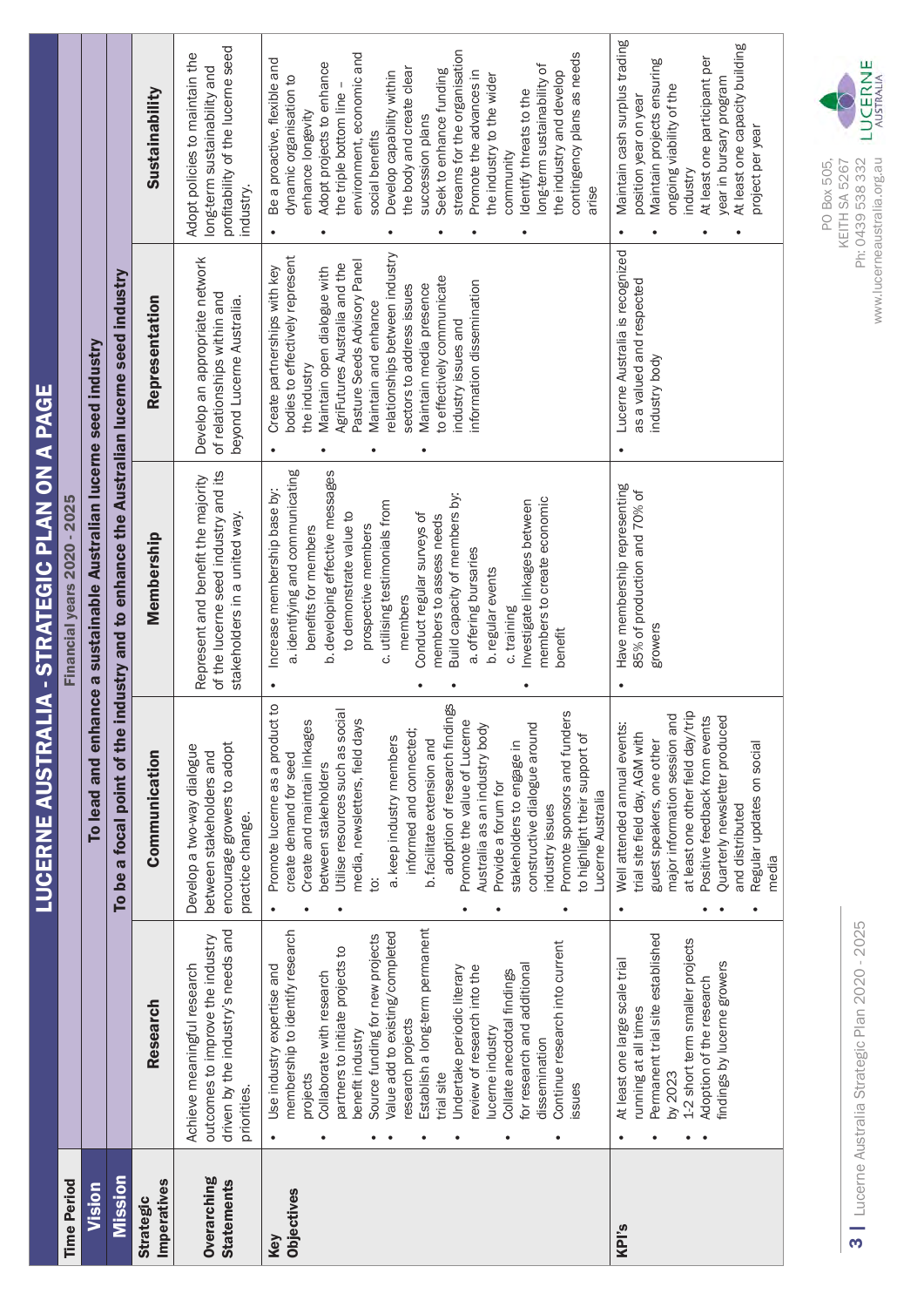## 2. BACKGROUND INFORMATION

Lucerne Australia (LA) was formed in 2005 and aims to incorporate all relevant sectors of the Australian lucerne seed industry.

Since its inception Lucerne Australia has undertaken projects including seed wasp management, a Biosecurity Code of Practice for Golden Dodder, variety trials and fertiliser trials, numerous symposiums and member days and overseas study tours with the object of enhancing grower returns and the uptake of innovation through the industry.

3. VISION *The vision of Lucerne Australia is to lead and enhance a sustainable Australian lucerne seed industry.*

### 4. MISSION STATEMENT

To be a focal point for the industry and to enhance the Australian lucerne seed industry by:

- Uniting the stakeholders
- Acting as the main point of communication and facilitation within the membership, the wider industry and community
- Supporting research and development for the industry
- Providing opportunities for the next generation of seed producers to have an active input into the future.



### 5. GOVERNANCE AND STRUCTURE

Lucerne Australia's affairs are managed by an Executive Committee of members, and it operates within the powers of the Lucerne Australia Constitution. The Committee is made up of five seed producers and three associate members. Each position on the Executive Committee is held for a term of two years, with half of the seats elected at each AGM. The Chairperson is elected from within and by the Executive annually. Sub-committees are formed by the Executive on an as-needed basis to investigate and manage specific issues.

An Executive Officer is employed to carry out the duties in a manner set out by the Executive. The roles of secretary and treasurer are carried out by the Executive Officer. The Executive Officer is the primary contact point for the organisation and is largely responsible for pursuing alternative funding sources.

As Lucerne Australia looks to the future, it will aim to explore new income-generating opportunities whilst maintaining a management structure that fosters a strong financial position. To achieve this, it is critical that Lucerne Australia continues to seek and encourage a vibrant and active Executive to manage the organisation.